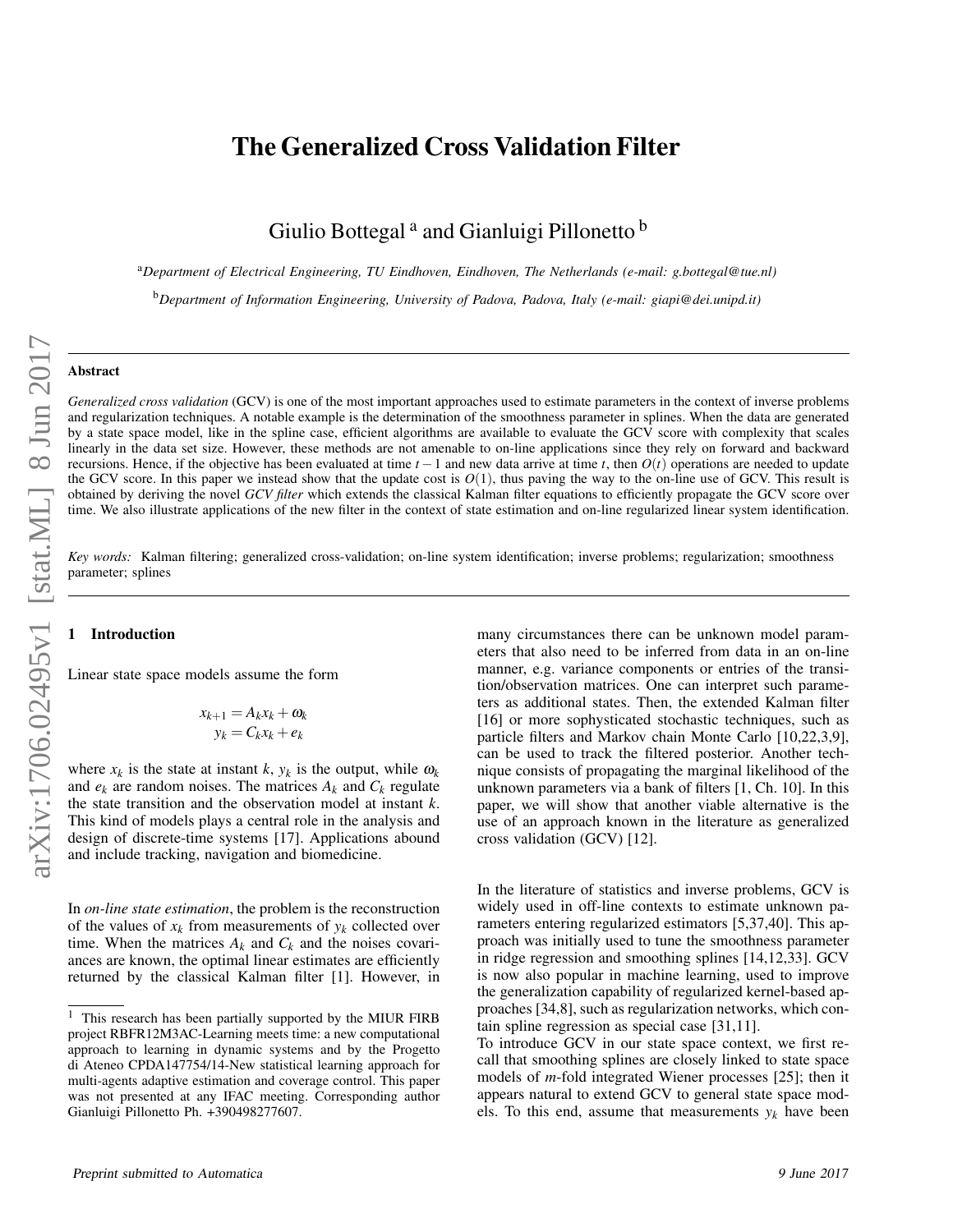collected up to instant  $t$  and stacked in the vector  $Y_t$ . Denote with  $\hat{Y}_t$  the vector containing the optimal linear output esti-mate <sup>[1](#page-1-0)</sup> and use  $H_t$  to denote the *influence matrix* satisfying

$$
\hat{Y}_t = H_t Y_t.
$$

Then, the parameter estimates achieved by GCV minimize

$$
GCV_t = \frac{S_t}{t(1 - \delta_t/t)^2},
$$
\n(2)

where  $S_t$  is the sum of squared residuals, i.e.

$$
S_t = \|\hat{Y}_t - Y_t\|^2,
$$

and  $\delta_t$  are the *degrees of freedom* given by the trace of  $H_t$ , i.e.

$$
\delta_t=\mathrm{Tr}(H_t).
$$

In the objective (2), the term  $S_t$  accounts for the goodness of fit while  $\delta_t$  assumes values on  $[0, t]$  and measures model complexity. In fact, in nonparametric regularized estimation, the degrees of freedom  $\delta_t$  can be seen as the counterpart of the number of parameters entering a parametric model [20,13,26].

GCV is supported by important asymptotic results. Also, for finite data set size it turns often out a good approximation of the output mean squared error [7]. It is worth stressing that such properties have been derived without postulating the correctness of the prior models describing the output data [38,39]. In control, this means that GCV can compensate for possible modeling mismatch affecting the state space description.

Despite these nice features, the use of GCV within the control community appears limited, in particular in on-line contexts. One important reason is the following one. For state space models, there exist efficient algorithms which, for a given parameter vector, return its GCV score with  $O(t)$  operations [18,4], see also [15,35,21] for procedures dedicated to smoothing splines. But all of these techniques are not suited to on-line computations since they involve forward and backward recursions. Hence, if GCV*t*−<sup>1</sup> is available and new data arrive at time  $t$ , other  $O(t)$  operations are needed to achieve  $GCV_t$ . In this paper, we will instead show that the update cost is  $O(1)$ , thus paving the way to a more pervasive on-line use of GCV. This result is obtained by deriving the novel *GCV filter* which consists of an extension of the classical Kalman equations. Thanks to it, one can run a bank of filters (possibly in parallel) to efficiently propagate GCV over a grid of parameter values. This makes the proposed GCV filter particularly suitable for applications where a measurement model admits a state space description with dynamics depending on few parameters, see e.g. the next section for an application in numerical differentiation. In

this framework, an implementation of the GCV filter via a bank of parallel filters turns out computationally attractive.

The paper is organized as follows. In Section 2, first some additional notation is introduced. Then, the GCV filter is presented. Its asymptotic properties are then discussed in Section 3. In Section 4 we illustrate some applications, including also smoothing splines and on-line regularized linear system identification with the stable spline kernel used as stochastic model for the impulse response [28,29]. Conclusions end the paper while the correctness of the GCV filter is shown in Appendix.

#### 2 The GCV filter

#### *2.1 State space model*

First, we provide full details about our measurements model. We use  $x \sim (a, b)$  to denote a random vector *x* with mean *a* and covariance matrix *b*. Then, our state space model is defined by

$$
x_{k+1} = A_k x_k + \omega_k \tag{3a}
$$

$$
y_k = C_k x_k + e_k, \quad k = 1, 2, \dots \tag{3b}
$$

$$
x_1 \sim (\mu, P_0) \tag{3c}
$$

$$
\omega_k \sim (0, Q_k) \tag{3d}
$$

$$
e_k \sim (0, \gamma) \tag{3e}
$$

where the initial condition  $x_1$  and all the nosies  $\{\boldsymbol{\omega}_k, \boldsymbol{e}_k\}_{k=1,2,...}$ are mutually uncorrelated. We do not specify any particular distribution for these variables, since the GCV score does not depend on the particular noise distribution<sup>[2](#page-1-1)</sup>. If  $x_1, \omega_k, e_k$  are Gaussian, then the Kalman filter provides the optimal state estimate in the mean-square sense. In the other cases, the Kalman filter corresponds to the best linear state estimator [1]. In addition, just to simplify notation the measurements  $y_k$  are assumed scalar, so that  $\gamma$  represents the noise variance.

We assume that some of the parameters in (3) may be unknown, or could enter  $A_k$ ,  $B_k$ ,  $Q_k$  and  $P_0$ ; however, we do not stress this possible dependence to make the formulas more readable. The matrix  $P_0$  is assumed to be independent of γ. Such parameter is typically unknown, being connected to the ratio between the measurement noise variance and the variance of the driving noise. It corresponds to the regularization parameter in the smoothing-splines context described in the example below.

Example 1 (Smoothing splines [30]) *Function estimation and numerical differentiation are often required in various applications. These include also input reconstruction in nonlinear dynamic systems as described e.g. in [30]. Assume*

<span id="page-1-0"></span><sup>&</sup>lt;sup>1</sup> The components of  $\hat{Y}_t$  are thus given by  $C\hat{x}_{k|t}$ , where the smoothed state  $\hat{x}_{k|t}$  can be obtained for any *t* with  $O(t)$  operations by a fixed-interval Kalman smoothing filter [32,19].

<span id="page-1-1"></span><sup>&</sup>lt;sup>2</sup> Of course, GCV may result not effective if the noises are highly non-Gaussian. Different approaches, like particle filters, should instead be used if linear estimators perform poorly due e.g. to multimodal noise distributions.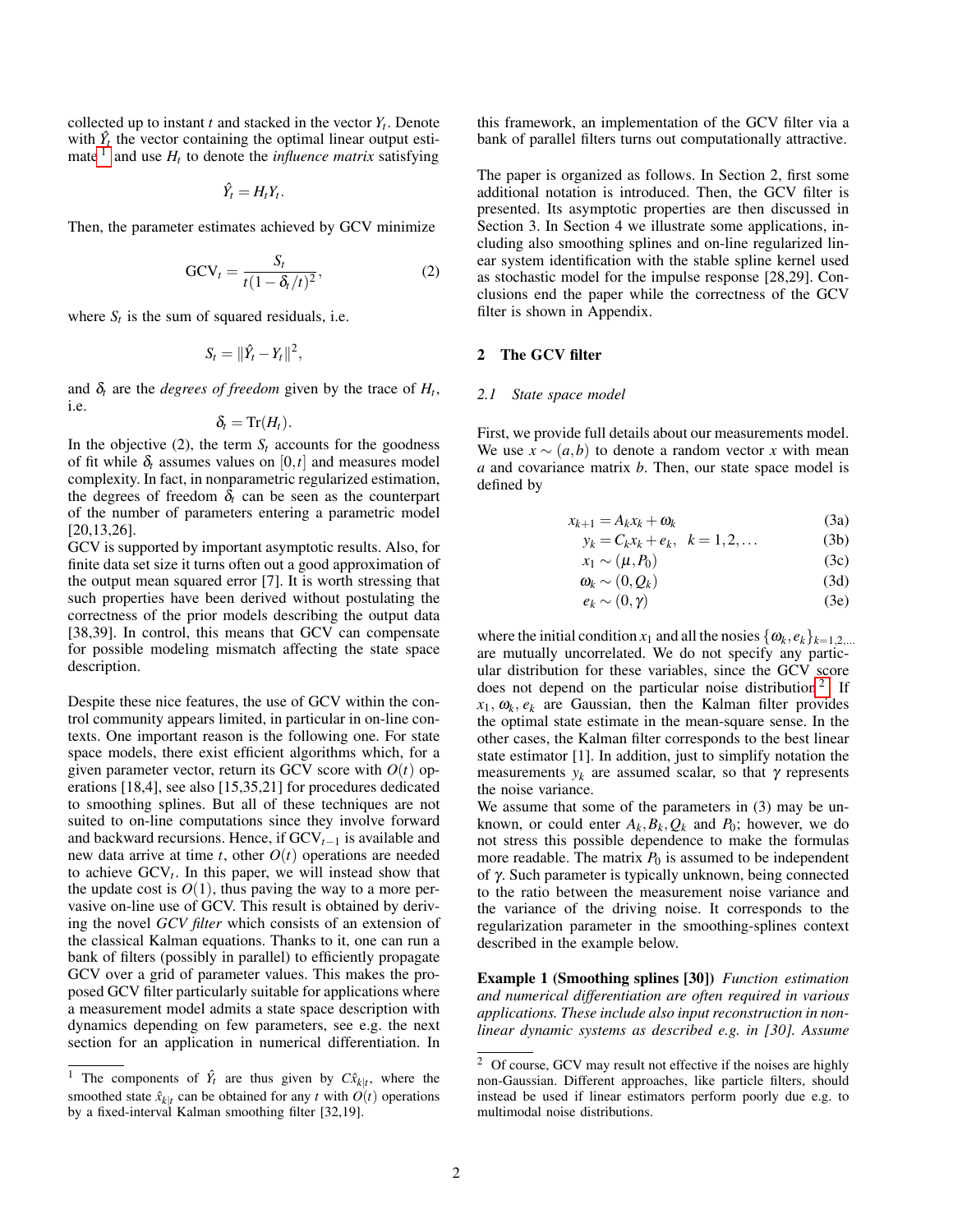*that one is interested in determining the first m derivatives of Ht*, i.e. *a* continuous-time signal measured with non-uniform sam $p$ ling periods  $T_k$ . Modeling the signal as an m-th fold inteplute periods  $T_k$ . Modeling the signal as an *n*-in joid the set of  $\frac{\zeta_{k+1}}{2}$ *tion of the m-th order smoothing splines [40]. In particular, one can use* (3) *to represent the signal dynamics as follows*  $\frac{1}{2}$  modifier spaces  $\left[\begin{array}{ccc} 1 & \cdots & 1 \\ 1 & \cdots & 1 \end{array}\right]$  in  $\left[\begin{array}{cc} 1 & \cdots & 1 \\ 1 & \cdots & 1 \end{array}\right]$ 

$$
A_{k} = \begin{pmatrix} 1 & 0 & 0 & \dots & 0 \\ T_{k} & 1 & 0 & \dots & 0 \\ \frac{T_{k}^{2}}{2} & T_{k} & \ddots & \ddots & \vdots \\ \vdots & \vdots & \ddots & \ddots & \vdots \\ \frac{T_{k}^{m}}{m!} & \frac{T_{k}^{m-1}}{(m-1)!} & \dots & T_{k} & 1 \end{pmatrix}, \qquad C_{k} = \begin{pmatrix} 0 \\ 0 \\ \vdots \\ 1 \end{pmatrix}^{T}, \qquad \begin{pmatrix} 1 \\ 1 \\ \vdots \\ 1 \end{pmatrix}
$$

Such model depends on the measurement noise variance  $\gamma$ ,  $\frac{1}{\sqrt{2}}$ making this application particularly suited for the GCV filter.

#### *2.2 The GCV filter*

The GCV filter equations are now reported. Below,  $\hat{x}_k$  de-<br>Fig. 1 *GCV* filter notes the optimal linear one-step ahead state prediction hav-<br>defined respectively ing covariance  $P_k$ . Its dynamics are regulated by the classical computed by  $(5g)$ . Kalman filter via  $(5a)$ ,  $(5c)$  and the Riccati equation  $(5e)$ .

#### GCV filter

*Initialization*

$$
\hat{x}_1 = \mu, \quad \hat{\xi}_1 = 0
$$
 (4a)  
\n $P_1 = P_0, \quad \Sigma_1 = 0$  (4b)  $GCV_{k+1} = (k+1)C$ 

$$
F_1 = F_0, \quad \Sigma_1 = 0 \tag{40} \qquad \qquad \text{GCV}_{k+1} = (k+1) \frac{1}{(k+1 - \delta_{k+1})^2}
$$
\n
$$
\delta_1 = 1 - \gamma (C_1 P_0 C_1^T + \gamma)^{-1} \tag{4c}
$$

$$
S_1 = \gamma^2 \frac{(y_1 - C_1 \mu)^2}{(C_1 P_0 C_1^T + \gamma)^2}
$$
 (4d) It is apparent

$$
GCV1 = \frac{S1}{(1 - \delta1)2}
$$
 (4e)

*Update*

$$
K_k = A_k P_k C_k^T (C_k P_k C_k^T + \gamma)^{-1}
$$
\n
$$
A_k \sum_{k} A_k^T = K_k (C_k \sum_{k} C_k^T + 1)
$$
\n(5a)

$$
G_k = \frac{A_k \Sigma_k A_k^T - K_k (C_k \Sigma_k C_k^T + 1)}{C_k P_k C_k^T + \gamma}
$$
\n(5b)

$$
\hat{x}_{k+1} = A_k \hat{x}_k + K_k (y_k - C_k \hat{x}_k)
$$
\n(5c)

$$
\hat{\zeta}_{k+1} = (A_k - K_k C_k) \hat{\zeta}_k + G_k (y_k - C_k \hat{x}_k)
$$
\n(5d)  
\n
$$
P_{k+1} = (A_k - K_k C_k) P_k (A_k - K_k C_k)^T + \gamma K_k K_k^T + Q_k
$$

$$
P_{k+1} = (A_k - K_k C_k) P_k (A_k - K_k C_k)^T + \gamma K_k K_k^T + Q_k
$$
\n(5e)

$$
\Sigma_{k+1} = (A_k - K_k C_k) \Sigma_k (A_k - K_k C_k)^T + K_k K_k^T
$$
 (5f)

$$
\delta_{k+1} = \delta_k + 1 - \gamma \frac{C_{k+1} \Sigma_{k+1} C_{k+1}^T + 1}{C_{k+1} P_{k+1} C_{k+1}^T + \gamma}
$$
(5g)



Fig. 1. OC*v* fact. In the bottom the noninear blocks f and g are<br>defined respectively by (5h) and (5i) while  $\delta_{k+1}$  can be recursively on nav-<br>
defined, respectively, by (5h) and (5i) while  $\delta_{k+1}$  can be recursively<br>
(5e).  $\frac{1}{1}$  can be recursively state prediction hav-<br>defined, respectively, by (5h) and (5i) while  $\delta_{k+1}$  can be recursively<br>ated by the classical computed by (5g). computed by (5g).

$$
S_{k+1} = S_k + \gamma^2 \frac{C_{k+1} \Sigma_{k+1} C_{k+1}^T + 1}{(C_{k+1} P_{k+1} C_{k+1}^T + \gamma)^2} (y_{k+1} - C_{k+1} \hat{x}_{k+1})^2
$$
\n(5h)

(4a)  
\n
$$
+2\gamma^{2}C_{k+1}\hat{\zeta}_{k+1}\frac{y_{k+1}-C_{k+1}\hat{x}_{k+1}}{C_{k+1}P_{k+1}C_{k+1}^{T}+\gamma}
$$
\n(4b)  
\n
$$
GCV_{k+1} = (k+1)\frac{S_{k+1}}{(k+1-\delta_{k+1})^{2}}
$$
\n(5i)

 $(S_1 F_0 C_1^T + \gamma)^2$ <br>  $= \frac{S_1}{S_1}$  (4e) (4e) (4e) (4e) (4e) (4e)  $A_k$  is replaced by  $A_k - K_k C_k$ . In addition, the dynamics of  $\hat{\zeta}_k$  $\frac{1}{2}$  and *K<sub>k</sub>* given by (5a) is substituted by the *G<sub>k</sub>* defined by  $\frac{1}{2}$  (5b). In turn cub gain depends on  $\sum$  which is proposated over time through a modified version of the Riccati equation<br>given by  $(5f)$ . The GCV filter is graphically depicted in Fig. given by (5f). The GCV filter is graphically depicted in Fig. column vectors containing the states, the states, the outputs and the outputs and the outputs and the outputs and the outputs and the outputs and the outputs and the outputs and the outputs and the outputs and the outputs parent that the difference  $=\frac{S_1}{(1-\delta_1)^2}$  (4e) the measure of the additional state  $\zeta_k$  of the same<br>dimension of  $\hat{x}_k$ . Comparing (5c) and (5d), one can see that by time in ough a modified version of the Kicean equation<br>given by (5f). The GCV filter is graphically depicted in Fig.<br>1. to zero, i.e. µ = 0. We also use *Xt*,*Yt* and *Et* to denote the <sup>2</sup> It is apparent that the difference w.r.t the classical Kalma are still driven by the innovation  $y_k - C_k \hat{x}_k$ , but the Kalman (5b). In turn, such gain depends on  $\Sigma_k$  which is propagated  $\frac{1}{1}$  $\frac{1}{2}$  is obtained from the following equalities equalities equalities equalities equalities equalities of  $\frac{1}{2}$ = gTr(*V* <sup>1</sup> <sup>=</sup> Tr(*It HtStH<sup>T</sup>* = *t Do ft*, (13) <sup>2</sup> <sup>2</sup> <sup>(4d)</sup> It is apparent that the difference w.r.t the classical Kalman <sup>2</sup> It is apparent that the difference w.r.t the classical Kalman  $\Omega$   $\mathbb{R}^n$ 1.

## $(5d)$  3 Asymptotic behavior and the smoothing ratio (5d) 3 Asymptotic behavior and the smoothing ratio

#### *E E z i decv fi* ... where  $\frac{1}{2}$ *X*  $3.1$  A 3.1 Asymptotic behavior of the GCV filter Then, it holds that

We first consider the case where the state-space model  $(3)$  is in k. The structure of the equations governing the GCV filter *i*  $\Omega_k$  =  $\Omega_k$  are constant  $\Omega_k$  is the matrices *A<sub>k</sub>*, *C<sub>k</sub>*, and  $Q_k$  are constant We first consider the case where the state-space model (3) is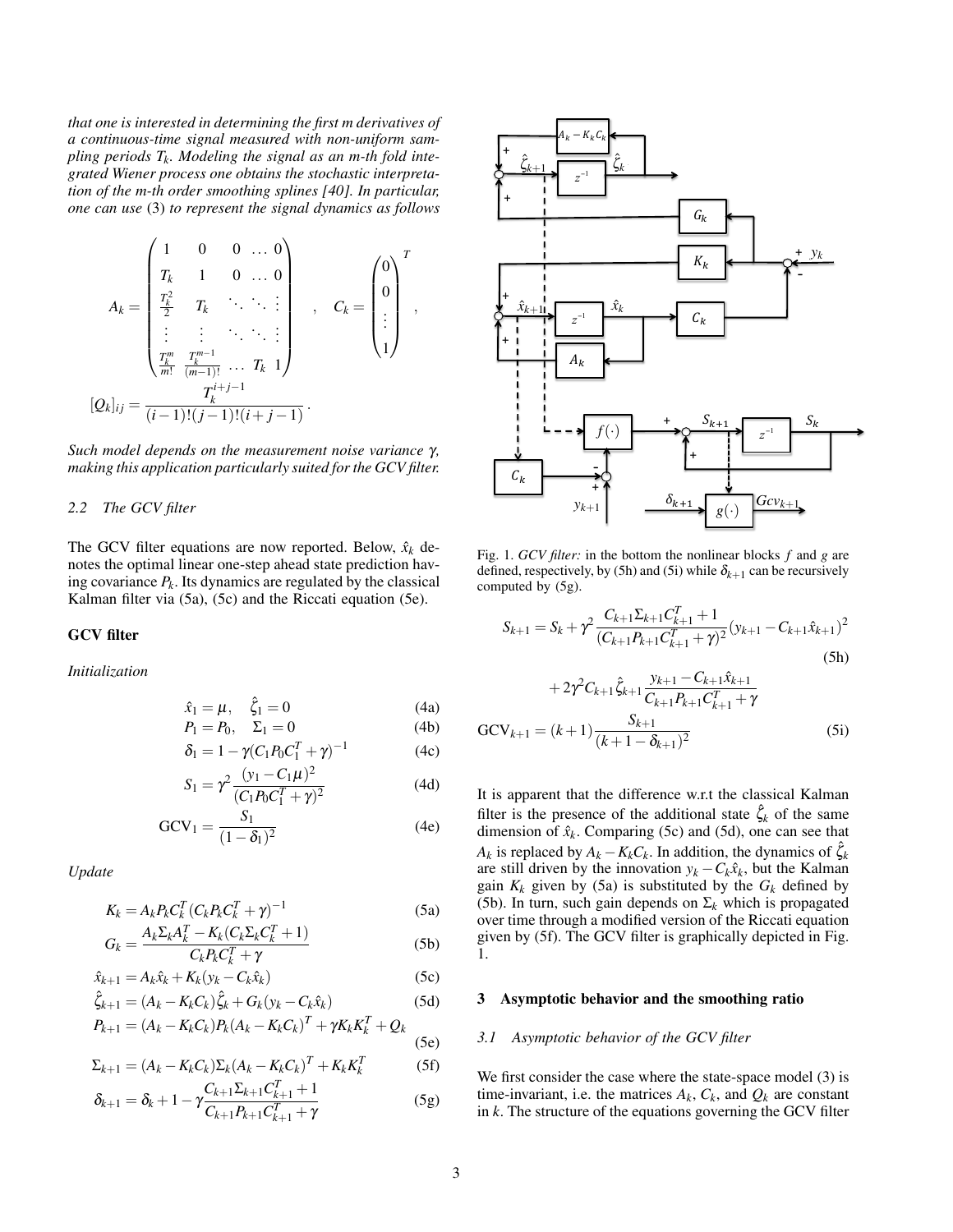permits to easily understand its asymptotic behaviour. In particular, exploiting well known properties of the Kalman filter [1], the following result is obtained (see the Appendix for a proof).

Proposition 1 *Assume that the system (3) is time-invariant, stabilizable and detectable. Then, for any P<sub>0</sub> we have* 

$$
\lim_{k \to \infty} P_k = \bar{P} \quad and \quad \lim_{k \to \infty} \Sigma_k = \bar{\Sigma}
$$

*where*  $\bar{P}$  *and*  $\bar{\Sigma}$  *are the unique symmetric and semidefinite positive matrices solving, respectively, the algebraic Riccati equation*

$$
\bar{P} = A\bar{P}A^{T} + Q - A\bar{P}C^{T}(C\bar{P}C^{T} + \gamma)^{-1}C\bar{P}A^{T}
$$
 (6)

*and the Lyapunov equation*

$$
\bar{\Sigma} = (A - \bar{K}C)\bar{\Sigma}(A - \bar{K}C)^{T} + \bar{K}\bar{K}^{T}
$$
 (7)

*where*  $\bar{K} = A\bar{P}C^{T}(C\bar{P}C^{T} + \gamma)^{-1}$ *. In addition, all the roots of the matrix A*  $-\bar{K}C$  *are inside the unit circle so that the (asymptotic) GCV filter is asymptotically stable.*

Properties of the GCV filter can be also characterized in the time-varying case. In particular, following Section 2 of [2], one can first replace stabilizability and detectability with the assumptions of uniform stabilizability and detectability. Then, following the same reasonings contained in the proof of Proposition 1, Theorem 5.3 in [2] ensures the uniform exponential stability of the GCV filter.

#### *3.2 Fast regularization parameter tuning and the smoothing ratio*

Proposition 1 leads also to a new computationally appealing approach to tune the regularization parameter  $\gamma$  e.g. in smoothing splines. In particular, consider the scenario described in [21] where an unknown function has to be reconstructed by spline regression from equally spaced noisy samples. When assumptions in Proposition 1 hold true, it is possible to compute off-line the gains

$$
\bar{K} = A\bar{P}C^{T}(C\bar{P}C^{T} + \gamma)^{-1}, \quad \bar{G} = \frac{A\bar{\Sigma}A^{T} - \bar{K}(C\bar{\Sigma}C^{T} + 1)}{C\bar{P}C^{T} + \gamma}
$$

Then, one can exploit the asymptotic (suboptimal) GCV filter, with the guarantee that the objective values will converge to the exact GCV scores as *k* increases. Moreover, in off-line contexts this approach appears computationally appealing even when compared to the many GCV-based spline algorithms developed in the last decades [41,40,18,15,35]. Furthermore, [21] defined the *asymptotic smoothing ratio* as

$$
\lim_{k\to\infty}\frac{\delta_k}{k},
$$

also providing an interesting closed-form expression for the cubic splines case useful to further speed up the tuning of  $\gamma$ . For the general case, we notice that Proposition 1 gives also a numerical procedure to compute the asymptotic smoothing ratio (for different values of γ). In fact, if (3) is stabilizable and detectable, combining (5g) and Proposition 1 we obtain

$$
\lim_{k \to \infty} \frac{\delta_k}{k} = 1 - \gamma \frac{C\bar{\Sigma}C^T + 1}{C\bar{P}C^T + \gamma}
$$

with  $\bar{\Sigma}$  and  $\bar{P}$  defined, respectively, in (6) and (7).

#### **Numerical Examples**

#### *4.1 Spline example*

We consider the reconstruction of the function exp(sin8*t*) taken from [29] from samples collected at 400 instants  $t_i$ randomly generated from a uniform distribution on [0,1]. The measurement noise is Gaussian with standard deviation equal to 0.3. We model *f* as the two-fold integral of white noise setting  $m = 2$  in the time-varying state space model reported in Example 1. This corresponds to reconstructing *f* using cubic smoothing splines [40].

We use  $Z_t$  to denote the vector containing the noiseless outputs (corresponding to the second entries of  $\{x_k\}_{k=1}^t$ ). We denote the average of  $Z_t$  by the scalar quantity  $\bar{Z}_t$ . Then, the performance measure is the percentage fit

$$
\mathscr{F}_t = 100\% \left( 1 - \frac{\|Z_t - \hat{Z}_t\|}{\|Z_t - \mathbb{1}\bar{Z}_t\|} \right),\tag{8}
$$

where  $\hat{Z}_t$  is the estimate of  $Z_t$  obtained through the Kalman smoother [1], and  $1\!\!1$  a column vector with all entries equal to 1. The following two different estimators  $\hat{Z}_t$  are tested:

- *GCV:* this approach estimates γ exploiting the GCV filter. More specifically, the GCV score is propagated over a grid containing 100 values of  $\gamma$  logarithmically spaced on the interval  $[10^{-2}, 10^4]$ . Then, at any *t* the estimate  $\hat{Z}_t$  is computed by a Kalman smoothing filter which exploits the  $\gamma_t$  that minimizes  $GCV_t$ .
- *Oracle:* the same as GCV except that γ*<sup>t</sup>* maximizes the fit  $\mathcal{F}_t$ . Note that this approach is not implementable in practice since it uses an oracle that knows the noiseless (unavailable) output *Z<sup>t</sup>* .

The left panel of Fig. 2 displays the noiseless output (solid line), the measurements  $(○)$  and the function estimate returned by GCV (dashed line) which turns out close to *f* . The right panel also shows that the GCV filter is able to track well and in an on-line manner the time-course of  $\gamma$  returned by *Oracle*.

.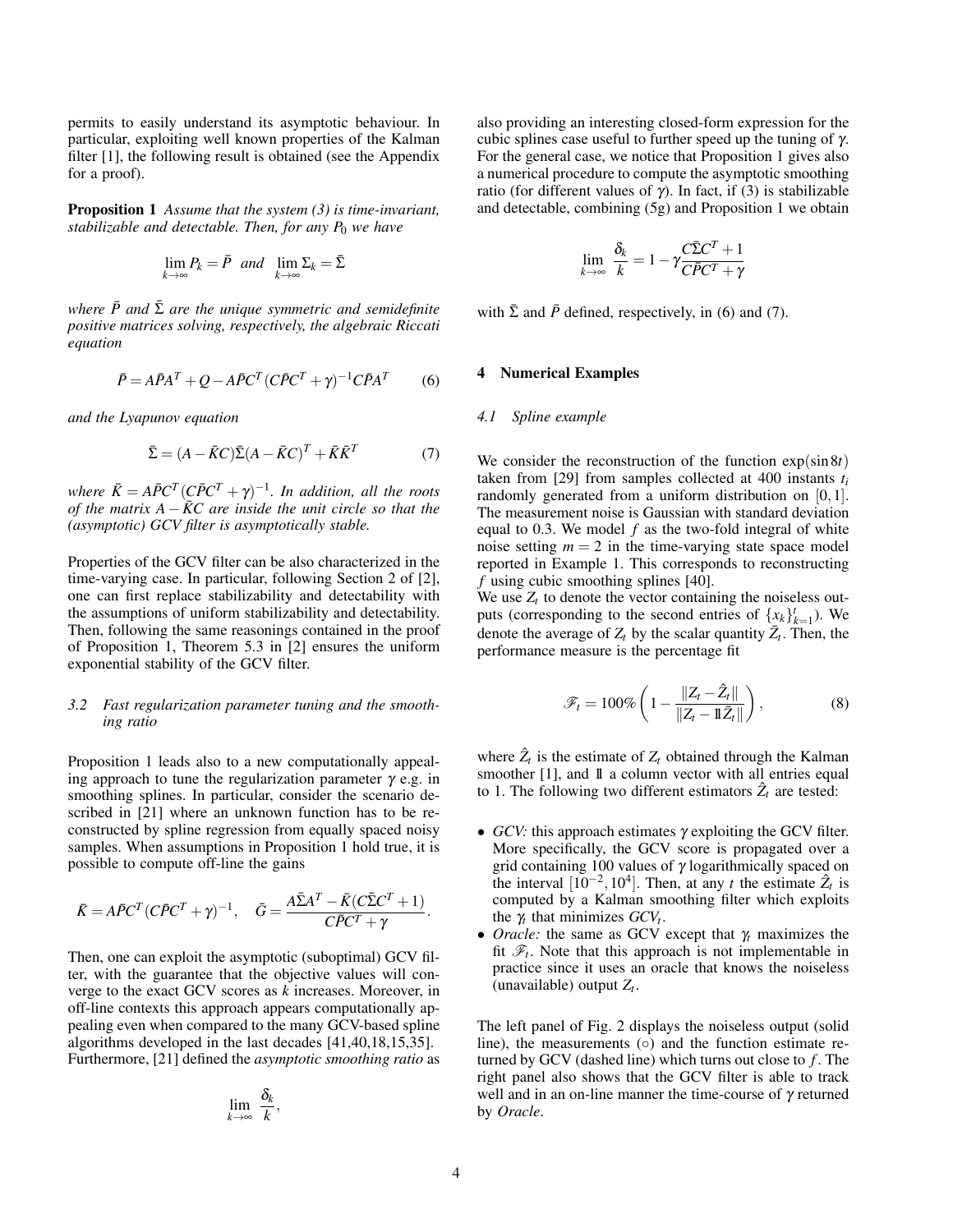

Fig. 2. Cubic spline example - Section 4.1. *Left:* noiseless output (solid line), measurements ( $\circ$ ) and cubic spline estimate obtained by GCV (dashed line). *Right:* Estimated regularization parameter  $\gamma_t$ , as a function of time, obtained by Oracle maximizing the fit  $\mathcal{F}_t$  in eq. 8 (solid line) and by GCV minimizing the score *GCVt* computed by eq. 5i (dashed line).



Fig. 3. Model mismatch example - Section 4.2. *Left:* noiseless output (solid line), measurements ( $\circ$ ) and smoothed output obtained by GCV (dashed line). *Right:* Estimated noise variance γ*t* , as a function of time, obtained by Oracle (solid line) and by GCV (dashed line).

#### *4.2 GCV capability to compensate for model mismatch*

We consider the following discrete-time model (see also [23, Section 6]):

$$
x_{k+1} = \begin{pmatrix} 0.7 & 0 \\ 0.1 & 1 \end{pmatrix} x_k + \omega_k \tag{9a}
$$

$$
y_k = \left(\begin{array}{c} 0 & 1 \end{array}\right) x_k + e_k \tag{9b}
$$

with zero-mean Gaussian noises of covariances

$$
Q = \begin{pmatrix} 11.81 \\ 0.625 \end{pmatrix} \begin{pmatrix} 11.81 & 0.625 \end{pmatrix}, \quad \gamma = 30.
$$

We will use data generated by this model to test the capability of the GCV filter to compensate for mismatches between the true system and the model used to track the data by tuning  $\gamma$  in an on-line manner. As in the previous example  $Z_t$  is the vector containing the first *t* noiseless outputs (which are the second entries of  $\{x_k\}_{k=1}^t$ ) and the performance measure is (8). The following three different estimators  $\hat{Z}_t$  are tested:

• *GCV:* this approach uses a wrong transition covariance given by

$$
\tilde{Q}=Q+\left(\begin{matrix} 0&0\\ 0&100\end{matrix}\right),
$$

and then estimates  $\gamma$  exploiting the GCV filter over a grid with 100 values logarithmically spaced on  $[10^{-2}, 10^{4}]$ .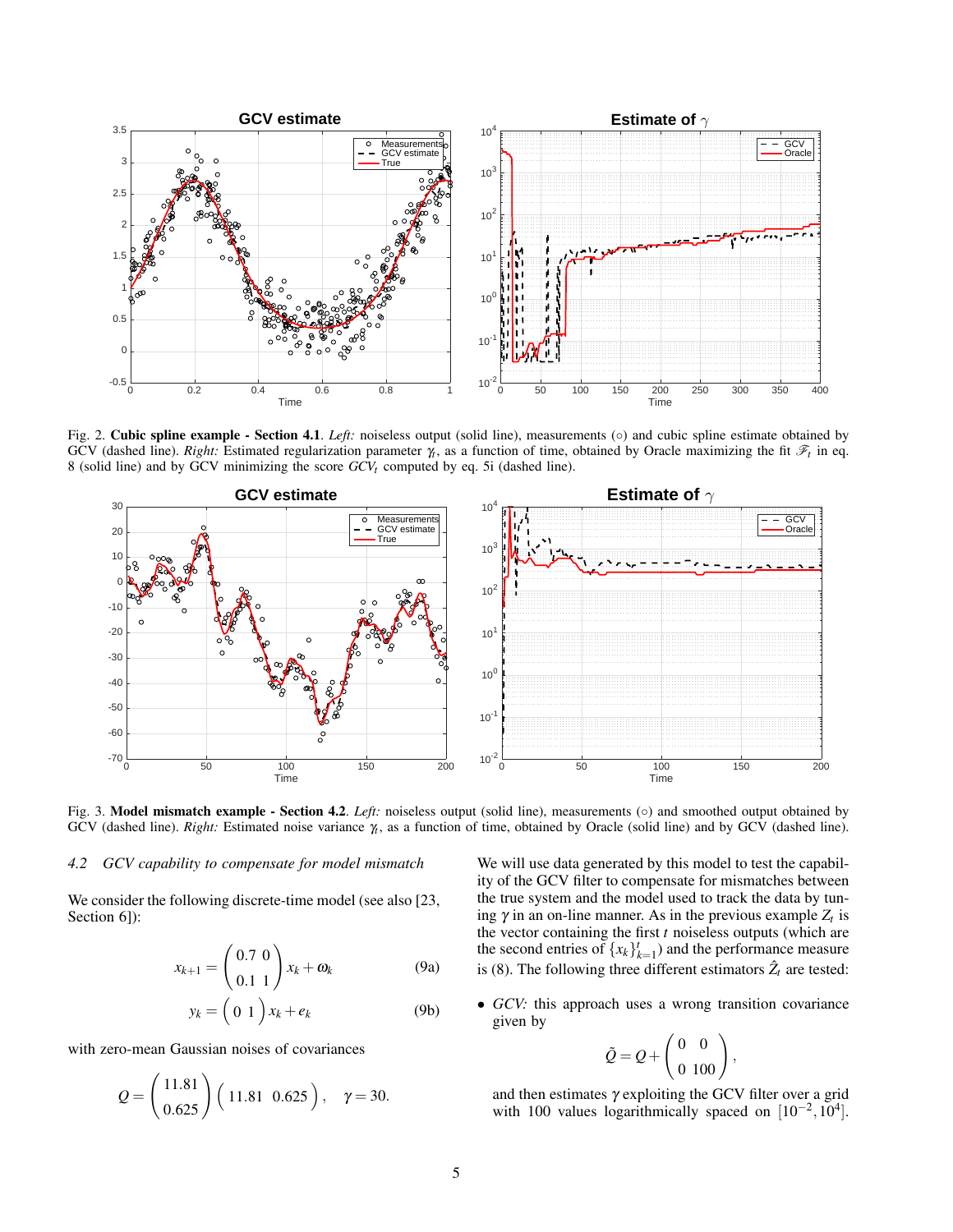

Fig. 4. Model mismatch example - Section 4.2. Boxplots of the 100 fits  $\mathcal{F}_{200}$ , as defined in eq. 8, obtained after a Monte Carlo study by the estimators Oracle, GCV and Nominal.

Then, at any *t* the estimate  $\hat{Z}_t$  is computed by a Kalman smoothing filter which exploits the γ*<sup>t</sup>* minimizing *GCV<sup>t</sup>* .

- *Oracle:* the same as GCV except that  $\gamma_t$  maximizes the fit  $\mathscr{F}_t$  in (8).
- *Nominal:* the estimate  $\hat{Z}_t$  is returned by a Kalman smoothing filter defined by the nominal wrong covariance  $\tilde{Q}$  and  $\gamma = 30$ . Thus, this approach does not try to compensate for model mismatch since it does not tune  $\gamma$  from data.

The left panel of Fig. 3 displays the noiseless output (solid line), the measurements (○) and the smoothed output obtained by GCV (dashed line) which appears close to truth. In the right panel, one can also see the trajectory in time of the γ*<sup>t</sup>* returned by Oracle and by GCV. One can appreciate the capability of the GCV filter to compensate the modelling mismatch by tracking a regularization parameter leading to a high fit  $\mathscr{F}_t$ .

To further support these findings, we have also performed a Monte Carlo study of 100 runs. During each run, 200 output measurements are generated using  $(9)$  and  $Z_t$  is reconstructed by GCV, Oracle and Nominal. From the MATLAB boxplots of the 100 fits (8) reported in Fig. 4, the robustness of GCV emerges clearly. Its performance is in fact very close to that of the oracle-based procedure.

#### *4.3 On-line regularized linear system identification*

Now, we consider a linear system identification problem where the aim is to estimate an unknown impulse response from input-output measurements. Assuming a high order FIR, the model describing the outputs collected up to instant *t*, and stacked in the (column) vector  $Y_t$ , is

$$
Y_t = \Phi_t g + E_t, \tag{10}
$$

where *g* denotes the *m*-dimensional vector whose components are the impulse response coefficients, the regression

matrix  $\Phi_t$  is defined by the input samples and  $E_t$  is the measurement noise vector, which we assume white and Gaussian.

To solve this problem, we use the kernel-based approach originally proposed in [28,27,6]. The impulse response estimate is given by

$$
\underset{g \in \mathbb{R}^m}{\arg \min} \ \ \|Y_t - \Phi_t g\|^2 + \gamma g^T P_0^{-1} g. \tag{11}
$$

It makes use of the regularization matrix  $P_0$  induced by the so called first-order spline kernel, i.e. its  $(i, j)$  entry is

$$
[P_0]_{ij} = \alpha^{\max(i,j)}, \quad 0 \le \alpha < 1,
$$

where  $\alpha$  is an hyperparameter which regulates the rate of decay to zero of the components of *g*. We refer the reader also to [29] for further details on advantages of (11) over classical parametric approaches.

In real applications, both  $\gamma$  and  $\alpha$  are unknown. Since we consider a situation where *g* has to be estimated on-line, we will estimate these two hyperparameters by the GCV filter. To do that, we first notice that (11) corresponds to the maximum a posteriori (MAP) estimator of *g* and, under the stated Gaussian assumptions, also to its minimum meansquare estimator (MMSE). The estimate of *g* can then be computed using the Kalman filter. In fact the state space model is

$$
x_{k+1} = x_k \n y_k = C_k x_k + e_k, \quad k = 1, 2, ... \n x_1 \sim (0, P_0) \n e_k \sim (0, \gamma)
$$
\n(12)

where the state vector is the stochastic model for *g* (with  $x_k = g$  for any *k*),  $y_k$  and  $e_k$  are the *k*-th entries of  $Y_t$  and  $E_t$ , respectively, and  $C_k$  is the *k*-th row of  $\Phi_t$ .

We define a grid in the plane  $(\gamma, \alpha)$  taking the points such that  $\alpha$  is in the set  $\{0.5, 0.6, ..., 0.9, 0.95, 0.99\}$ , while  $\gamma$ assumes values in a logarithmically spaced grid of 20 point between  $10^{-2}$  and  $10^{3}$ . In this way, the grid consists of 140 points. We run 140 GCV filters in parallel, each corresponding to one of the points; when a new measure  $y_k$  (and  $C_k$ ) is available, we update the GCV score of each pair  $(\gamma, \alpha)$ , selecting the one giving the minimum score.

We test the obtained GCV filter for on-line regularized system identification on a set of 100 Monte Carlo runs. At any run, a random impulse response of length  $m = 200$  is generated using the same mechanism described in [24, Section 7.4]. The generated system is fed with a with noise sequence of unit variance. Note that this type of input is persistently exciting and guarantees the observability of the system (12) (see e.g. [2]), avoiding the covariance windup phenomenon [36]. The standard deviation of the measurement noise is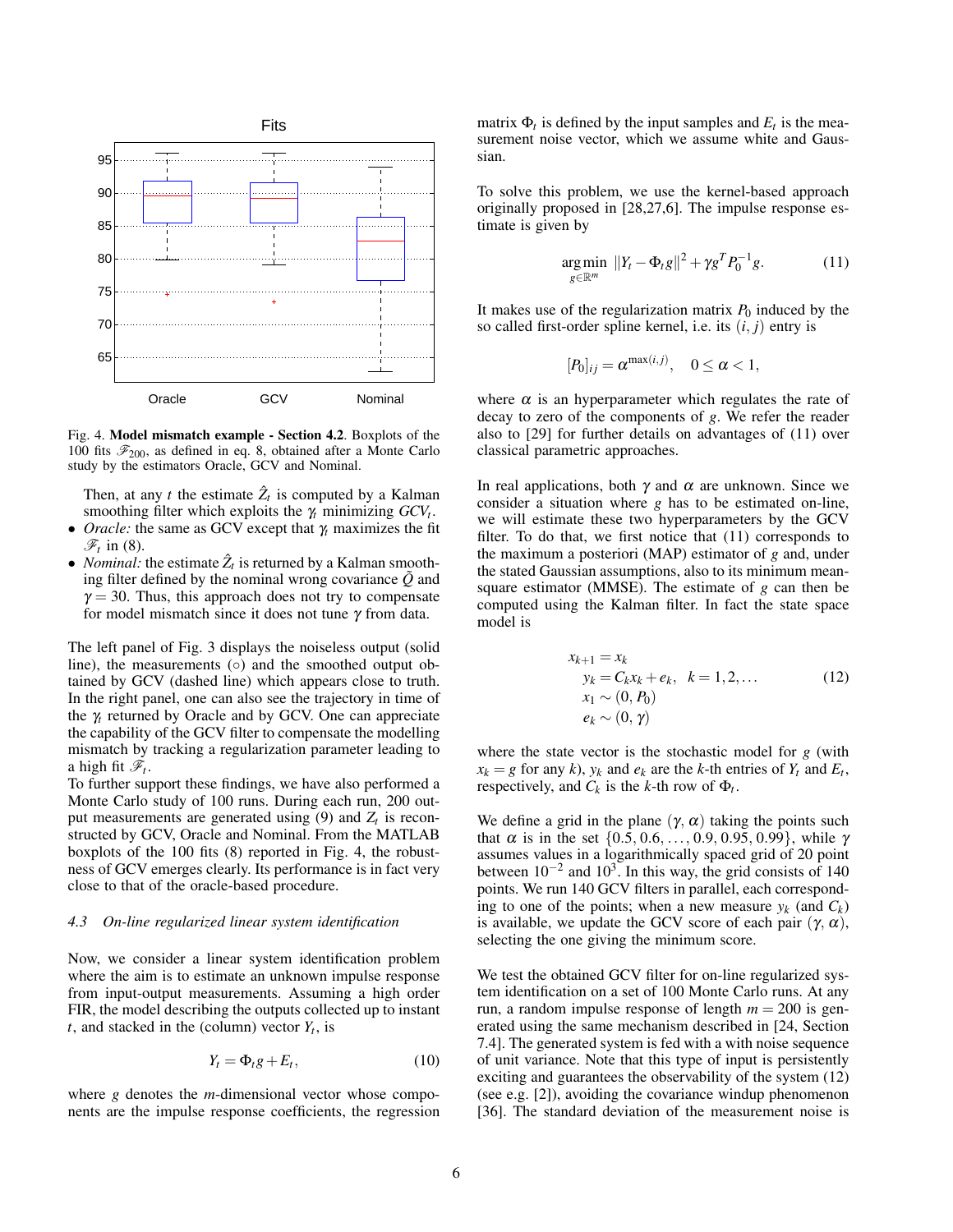that of the 200 noiseless outputs divided by 10. We assume the system is at rest (the input is equal to zero) prior to the data collection. The performance of the estimator is evaluated by means of the fit (as a function of time)

$$
\mathscr{F}_t = 100\% \left( 1 - \frac{\|g^i - \hat{g}_t^i\|}{\|g^i - \mathbb{I}\bar{g}^i\|} \right),\tag{13}
$$

where  $g^i$  is the impulse response generated at the *i*-th Monte Carlo run,  $\bar{g}^i$  its mean, and  $\hat{g}^i_t$  its estimate (the impulse response estimate is function of the time instant *t*).

An example of one of the Monte Carlo runs is given in Fig. 5, which shows the evolution in time of the impulse response estimate and its fit. It suffices 50 measurements to the GCV filter to achieve an appreciable fit. The overall results of the Monte Carlo experiment are summarized in Fig. 6, which depicts the average fit of the impulse responses as a function of time. It can be seen that, after a short transient phase, the fit increases monotonically and achieves a high average value.

#### 5 Conclusions

The novel filter here presented allows to propagate efficiently the GCV score over time. Hence, unknown parameters entering a state space model can now be estimated in an on-line manner resorting to one of the most important techniques used for parameter estimation. The asymptotic properties of the GCV filter provide also a new very efficient way to estimate the regularization parameter e.g. in smoothing splines. Applications of the new filter have been illustrated using artificial data regarding a function estimation and on-line regularized linear system identification.

A Matlab implementation of the GCV filter is available at the web page http://www.dei.unipd.it/ giapi/.

#### 6 Appendix

#### *6.1 Derivation of the GCV filter*

Without loss of generality, we set the initial system condition to zero, i.e.  $\mu = 0$ . We also use  $X_t, Y_t$  and  $E_t$  to denote the column vectors containing the states, the outputs and the measurements noises up to instant *t*, i.e.

$$
X_t = [x_1^T \dots x_t^T]^T
$$
,  $Y_t = [y_1 \dots y_t]^T$ ,  $E_t = [e_1 \dots e_t]^T$ .

Then, it holds that

$$
Y_t = O_t X_t + E_t,
$$

where  $O_t = \text{diag}\{C_1, \ldots, C_t\}$  is the regression matrix built using the measurement matrices  $C_k$ ,  $k = 1, \ldots, t$ . We also use

 $W_t$  and  $V_t$  to denote the state and output covariance matrix, i.e.

$$
W_t := \text{Var}(X_t) \tag{14}
$$

$$
V_t := \text{Var}(Y_t) = O_t W_t O_t^T + \gamma I_t,\tag{15}
$$

where  $I_t$  is the  $t \times t$  identity matrix. Note that, using the above notation, the smoothed estimate of  $Y_t$ , already encountered in Section 1, is

$$
\hat{Y}_t = O_t W_t O_t^T V_t^{-1} Y_t,\tag{16}
$$

so that the degrees of freedom at instant *t* turn out

$$
\delta_t = \text{Tr}(O_t W_t O_t^T V_t^{-1}). \tag{17}
$$

The following simple lemma is useful for our future developments.

Lemma 2 *One has*

$$
\delta_t = t - \gamma \frac{\partial \log \det V_t}{\partial \gamma},\tag{18}
$$

$$
S_t = -\gamma^2 \frac{\partial Y_t V_t^{-1} Y_t}{\partial \gamma}.
$$
\n(19)

**Proof:** In view of (15), we start noticing that

$$
\gamma V_t^{-1} = I_t - O_t W_t O_t^T V_t^{-1}.
$$
\n(20)

Then, (18) is obtained from the following equalities

$$
\gamma \frac{\partial \log \det V_t}{\partial \gamma} = \gamma \text{Tr} \left( V_t^{-1} \frac{\partial V_t}{\partial \gamma} \right)
$$
  
=  $\gamma \text{Tr}(V_t^{-1})$   
=  $\text{Tr}(I_t - O_t W_t O_t^T V_t^{-1})$   
=  $t - \delta_t$ , (21)

where the last two passages exploit (20) and (17), respectively.

Eq. 19 is instead proved as follows

$$
-\gamma^2 \frac{\partial Y_t V_t^{-1} Y_t}{\partial \gamma} = \gamma^2 Y_t^T V_t^{-2} Y_t
$$
  
=  $Y_t^T (I_t - O_t W_t O_t^T V_t^{-1})^T (I_t - O_t W_t O_t^T V_t^{-1}) Y_t$   
=  $||Y_t - \hat{Y}_t||^2 = S_t$ 

where the second and third equality exploit (20) and (16), respectively.

 $\blacksquare$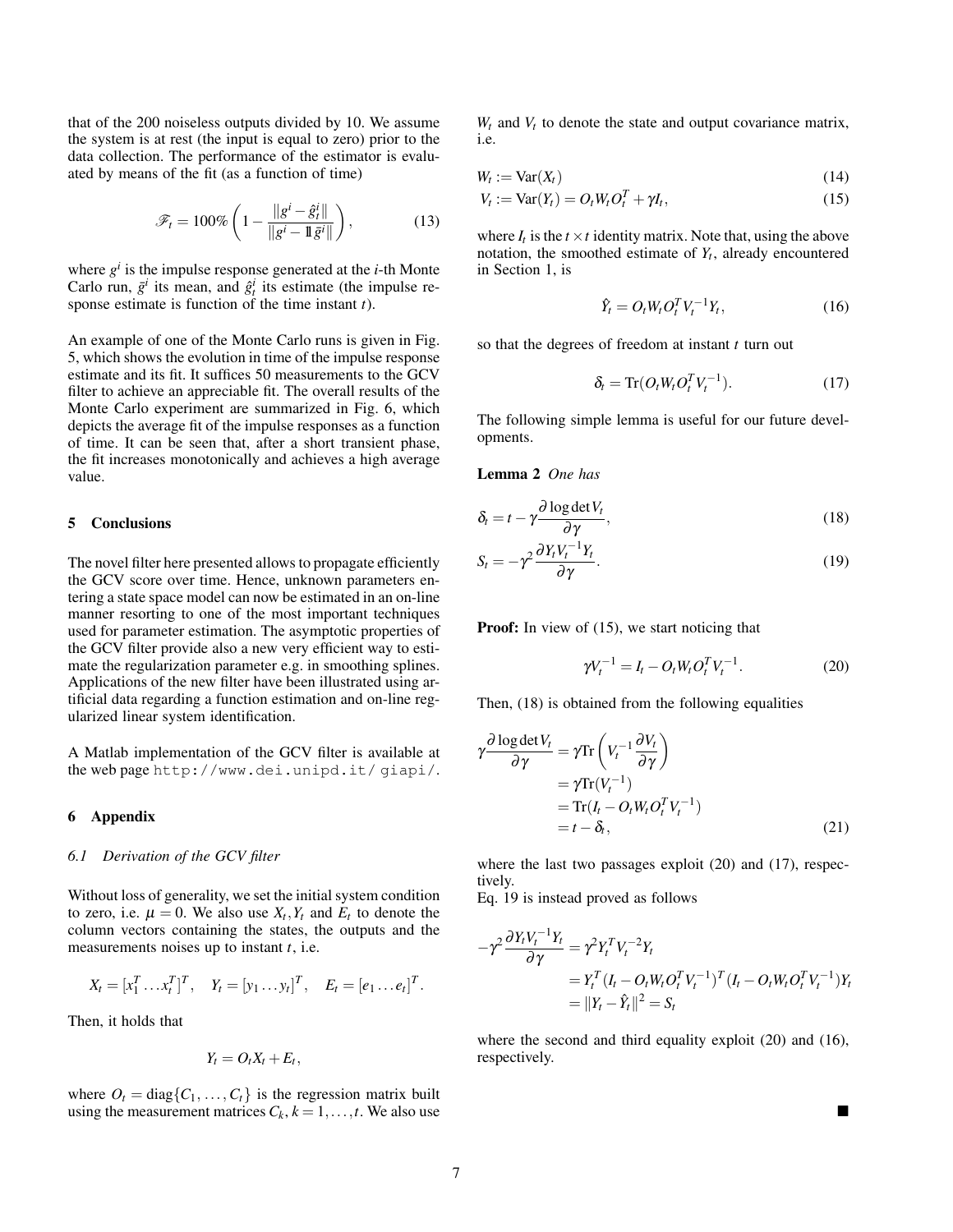

Fig. 5. On-line system identification - Section 4.3. *Left:* true impulse response (solid line) and GCV estimates obtained at time instants  $k = 10, 50, 200$ . *Right:* Fit obtained by GCV as a function of time.



Fig. 6. On-line system identification - Section 4.3. Average of the GCV fits (solid line)  $\pm$  one standard deviation (dashed line), as a function of time, obtained after a Monte Carlo study. At any of the 100 runs a new impulse response was randomly generated as detailed in [24, Section 7.4].

The dynamics of the matrix  $P_k$  in the GCV filter are regulated by the discrete-time algebraic Riccati equation (DARE), which can be also rewritten as

$$
P_{k+1} = A_k P_k A_k^T + Q_k - A_k P_k C_k^T (C_k P_k C_k^T + \gamma)^{-1} C_k P_k A_k^T.
$$

It is now easy to see that the matrix  $\Sigma_k$  entering the GCV filter is the partial derivative of  $P_k$  w.r.t.  $\gamma$ . In fact, differentiating the DRE, and adopting the notation  $\Sigma_k := \frac{\partial P_k}{\partial \gamma}$ , one has

$$
\Sigma_{k+1} = A_k \Sigma_k A_k^T - A_k \Sigma_k C_k^T (C_k P_k C_k^T + \gamma)^{-1} C_k P_k A_k^T - A_k P_k C_k^T (C_k P_k C_k^T + \gamma)^{-1} C_k \Sigma_k A_k^T
$$

$$
+ A_k P_k C_k^T (C_k P_k C_k^T + \gamma)^{-2} C_k P_k A_k^T (C_k \Sigma_k C_k^T + 1).
$$

Exploiting the definition of  $K_k$  and rearraging the terms, the recursive formula (5f) is obtained.

Now, consider the dynamics of the predicted state

$$
\hat{x}_{k+1} = A_k \hat{x}_k + A_k P_k C_k^T (C_k P_k C_k^T + \gamma)^{-1} (y_k - C_k \hat{x}_k).
$$

We now show that  $\hat{\zeta}_k$  is the partial derivative of  $\hat{x}_k$  w.r.t.  $\gamma$ . In fact, differentating the above equation using the correspondence  $\hat{\zeta}_k := \frac{\partial \hat{x}_k}{\partial \gamma}$ , one obtains

$$
\hat{\zeta}_{k+1} = A_k \hat{\zeta}_k + A_k \Sigma_k C_k^T (C_k P_k C_k^T + \gamma)^{-1} (y_k - C_k \hat{x}_k) \n- A_k \Sigma_k C_k^T (C_k \Sigma_k C_k^T + 1) (C_k P_k C_k^T + \gamma)^{-2} (y_k - C_k \hat{x}_k) \n- A_k P_k C_k^T (C_k P_k C_k^T + \gamma)^{-1} C_k \hat{\zeta}_k.
$$

This, combined with the definition of  $K_k$ , leads to the recursive formula (5d).

Now, exploiting well known properties of the innovations sequence  $\{y_k - C_k \hat{x}_k\}_{k=1}^t$ , whose variances are  $\{C_k P_k C_k^T + C_k P_k C_k^T\}$  $\gamma_{k=1}^{t}$ , and recalling that  $\Sigma_{k} := \frac{\partial P_{k}}{\partial \gamma}$ , we have

$$
\frac{\partial \log \det V_t}{\partial \gamma} = \sum_{k=1}^t \frac{\partial \log (C_k P_k C_k^T + \gamma)}{\partial \gamma} \n= \sum_{k=1}^t \frac{C_k \Sigma_k C_k^T + 1}{C_k P_k C_k^T + \gamma}.
$$

Then, the recursive formula (5g) for the degrees of freedom  $\delta_k$  is obtained combining the above equation and (18).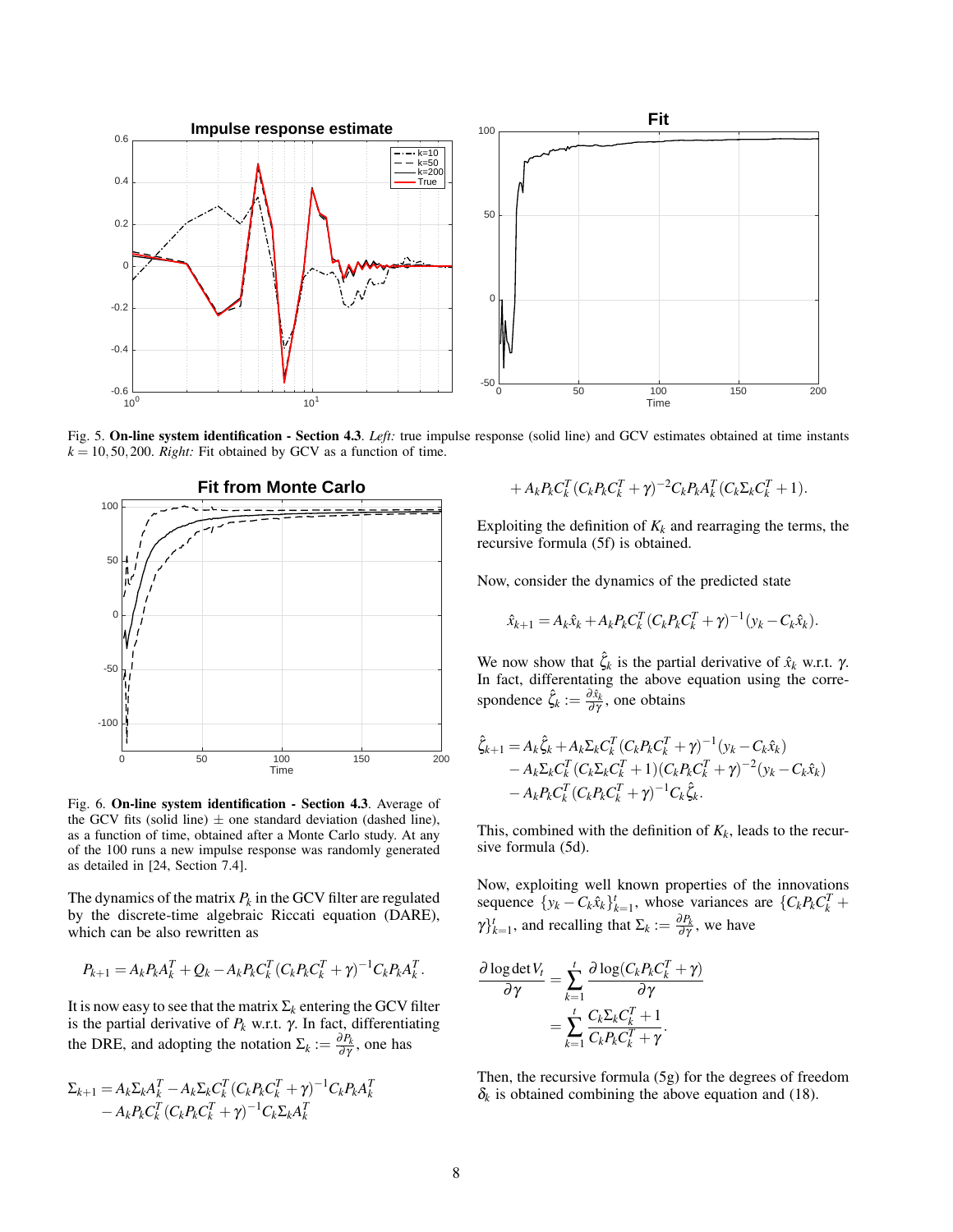Still using properties of the innovations sequence, and recalling that  $\hat{\zeta}_k := \frac{\partial \hat{x}_k}{\partial \gamma}$ , one also has

$$
-\frac{\partial Y_t V_t^{-1}Y_t}{\partial \gamma} = -\sum_{k=1}^t \frac{\partial (y_k - C_k \hat{x}_k)^2 (C_k P_k C_k^T + \gamma)^{-1}}{\partial \gamma} \n= \sum_{k=1}^t \frac{C_k \Sigma_k C_k^T + 1}{(C_k P_k C_k^T + \gamma)^2} (y_k - C_k \hat{x}_k)^2 \n+ 2C \hat{\zeta}_k \frac{y_k - C_k \hat{x}_k}{C_k P_k C_k^T + \gamma}.
$$

This equation, in combination with (19), proves the correctness of the update rule (5h) for the sum of squared residuals *S<sup>k</sup>* and completes the derivation.

#### *6.2 Proof of Proposition 1*

If the system (3) is stabilizable and detectable, then standard properties of the algebraic Riccati equation (6) ensure that  $\bar{P}$ is symmetric and positive semidefinite and that the Kalman filter, corresponding to (5a), (5c) and (5e), is asymptotically stable (see [1, p. 77]). Because the Kalman filter is asymptotically stable, the matrix  $(A - \overline{K}C)$  has all the eigenvalues inside the unit circle, ensuring that (7) admits a unique positive semidefinite solution [1, p. 67]. The filter state transition matrix which regulates the dynamics of  $\hat{x}_k$  and  $\hat{\zeta}_k$  is

$$
\begin{pmatrix} A-K_kC & 0 \cr -G_kC & A-K_kC\end{pmatrix}
$$

and so it also has all eigenvalues inside the unit circle at least for sufficiently large *k*.

#### References

- [1] B. D. O. Anderson and J. B. Moore. *Optimal Filtering*. Prentice-Hall, Englewood Cliffs, N.J., USA, 1979.
- [2] B.D.O. Anderson and J.B. Moore. Detectability and stabilizability of time-varying discrete-time linear systems. *SIAM Journal on Control and Optimization*, 19(1):20–32, 1981.
- [3] C. Andrieu, A. Doucet, and R. Holenstein. Particle markov chain monte carlo methods. *Journal of the Royal Statistical Society: Series B (Statistical Methodology)*, 72(3):269–342, 2010.
- [4] C.F. Ansley and R. Kohn. Efficient generalized cross-validation for state space models. *Biometrika*, 74(1):139–148, 1987.
- [5] M. Bertero. Linear inverse and ill-posed problems. *Advances in Electronics and Electron Physics*, 75:1–120, 1989.
- [6] T. Chen, H. Ohlsson, and L. Ljung. On the estimation of transfer functions, regularizations and Gaussian processes - revisited. *Automatica*, 48(8):1525–1535, 2012.
- [7] P. Craven and G. Wahba. Smoothing noisy data with spline functions. *Numerische Mathematik*, 31:377–403, 1979.
- [8] T. Evgeniou, M. Pontil, and T. Poggio. Regularization networks and support vector machines. *Advances in Computational Mathematics*, 13:1–50, 2000.
- [9] R. Frigola, F. Lindsten, T.B. Schon, and C.E. Rasmussen. Bayesian inference and learning in Gaussian process state-space models with particle mcmc. In *Advances in Neural Information Processing Systems (NIPS)*, 2013.
- [10] W.R. Gilks, S. Richardson, and D.J. Spiegelhalter. *Markov chain Monte Carlo in Practice*. London: Chapman and Hall, 1996.
- [11] F. Girosi, M. Jones, and T. Poggio. Regularization theory and neural networks architectures. *Neural Computation*, 7(2):219–269, 1995.
- [12] G. Golub, M. Heath, and G. Wahba. Generalized cross-validation as a method for choosing a good ridge parameter. *Technometrics*, 21(2):215–223, 1979.
- [13] T. J. Hastie, R. J. Tibshirani, and J. Friedman. *The Elements of Statistical Learning. Data Mining, Inference and Prediction*. Springer, Canada, 2001.
- [14] A.E. Hoerl and R.W. Kennard. Ridge regression: Biased estimation for nonorthogonal problems. *Technometrics*, 12:55–67, 1970.
- [15] M.G. Hutchinson and F.R. De Hoog. Smoothing data with spline functions. *Numer. Math.*, 47:99–106, 1985.
- [16] A. Jazwinski. *Stochastic Processes and Filtering Theory*. Dover, 1970.
- [17] R.E. Kalman. A new approach to linear filtering and prediction problems. *Trans. of the AMSE - Journal of Basic Engineering*, 82:35–45, 1960.
- [18] R. Kohn and C.F. Ansley. A fast algorithm for signal extraction, influence and cross validation in state space models. *Biometrika*, 76(1):65–79, 1989.
- [19] L. Ljung and T. Kailath. A unified approach to smoothing formulas. *Automatica*, 12(2):147–157, 1976.
- [20] D.J.C. MacKay. Bayesian interpolation. *Neural Computation*, 4:415– 447, 1992.
- [21] G. De Nicolao, G. Ferrari Trecate, and G. Sparacino. Fast spline smoothing via spectral factorization concepts. *Automatica*, 36:1733– 1739, 2000.
- [22] B. Ninness and S. Henriksen. Bayesian system identification via MCMC techniques. *Automatica*, 46(1):40–51, 2010.
- [23] H. Ohlsson, F. Gustafsson, L. Ljung, and S. Boyd. State smoothing by sum-of-norms regularization. In *49th IEEE Conference on Decision and Control (CDC)*, pages 2880–2885. IEEE, 2010.
- [24] G. Pillonetto, T. Chen, A. Chiuso, G. De Nicolao, and L. Ljung. Regularized linear system identification using atomic, nuclear and kernel-based norms: The role of the stability constraint. *Automatica*, 69:137 – 149, 2016.
- [25] G. Pillonetto and A. Chiuso. Fast computation of smoothing splines subject to equality constraints. *Automatica*, 45(12):2842–2849, 2009.
- [26] G. Pillonetto and A. Chiuso. Tuning complexity in regularized kernel-based regression and linear system identification. *Automatica*, 58(2):106–117, 2015.
- [27] G. Pillonetto, A. Chiuso, and G. De Nicolao. Prediction error identification of linear systems: a nonparametric Gaussian regression approach. *Automatica*, 47(2):291–305, 2011.
- [28] G. Pillonetto and G. De Nicolao. A new kernel-based approach for linear system identification. *Automatica*, 46(1):81–93, 2010.
- [29] G. Pillonetto, F. Dinuzzo, T. Chen, G. De Nicolao, and L. Ljung. Kernel methods in system identification, machine learning and function estimation: a survey. *Automatica*, 50(3):657–682, 2014.
- [30] G. Pillonetto and M.P. Saccomani. Input estimation in nonlinear dynamic systems using differential algebra concepts. *Automatica*, 42:2117–2129, 2006.
- [31] T. Poggio and F. Girosi. Networks for approximation and learning. In *Proceedings of the IEEE*, volume 78, pages 1481–1497, 1990.